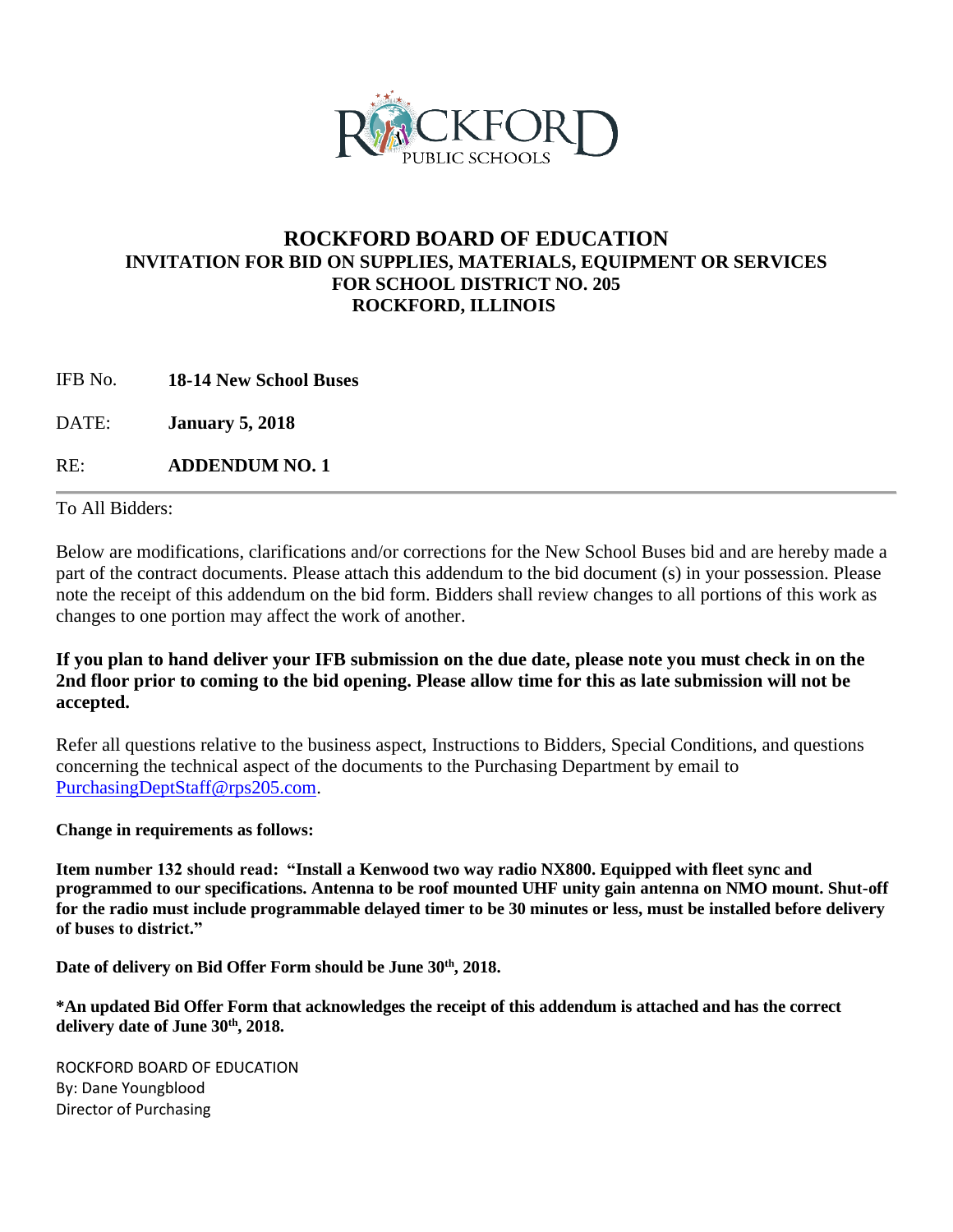Company Name:

#### **BID OFFER FORM**

#### **BID No. 18-14 New School Buses**

Offeror proposes to offer thirty (30) new school buses (coach and chassis in accordance with all conditions and specifications, and further certify that the units will be delivered in compliance with any and all requirements governing Public Schools Transportation). In addition, complete Certificates of Origin on each vehicle be Federal, State, & Local guidelines, regualtions, and delivered and turned over to District officials upon delivery of any bus, completely unencumbered.

**ADDENDA RECEIVED:** The undersigned acknowledges receipt of Addenda \_\_\_\_\_ to \_\_\_\_\_ inclusive.

| Item No.          | <b>Qty</b>      | <b>Description</b>               | <b>Unit Cost</b> | <b>Total Cost</b> |
|-------------------|-----------------|----------------------------------|------------------|-------------------|
| $\mathbf{1}$      | 30              | New Diesel Bus to Purchase       |                  |                   |
|                   |                 | - Please price one (1) Chasis:   |                  |                   |
|                   |                 | - Conventional                   |                  |                   |
|                   |                 |                                  | $\frac{1}{2}$    | \$                |
|                   |                 | - Flat Nose w/Front Mount Engine | \$<br>\$         | \$<br>\$          |
|                   |                 | - Flat Nose w/Rear Mount Engine  |                  |                   |
| $\overline{c}$    | 30              | Optional Warranty:               | \$               | \$                |
|                   |                 | Policy #                         |                  |                   |
|                   |                 | Optional Warranty:               | \$               | \$                |
|                   |                 | Policy #                         |                  |                   |
|                   |                 | Optional Warranty:               | \$               | \$                |
|                   |                 | Policy #                         |                  |                   |
|                   |                 | Optional Warranty:               | \$               | \$                |
|                   |                 | Policy#                          |                  |                   |
|                   |                 | Optional Warranty:               | \$               | \$                |
|                   |                 | Policy #                         |                  |                   |
|                   |                 | Optional Warranty:               |                  | \$                |
|                   |                 |                                  | \$               |                   |
|                   |                 | Policy#                          |                  |                   |
| 3                 | 30              | Option for Heater Hose           | \$               | \$                |
| 4                 | N/A             | Trade-Ins                        | Trade-In Value   |                   |
|                   |                 |                                  |                  |                   |
| <b>Bus Number</b> | Year/Make/Model | Engine/Cap./VIN                  |                  |                   |
| 770               | 2010/IC/FE      | MFDT/72/4DRBVAAP2AA182044        | \$               |                   |
|                   |                 |                                  |                  |                   |
| 789               | 2010/IC/FE      | MFDT/72/4DRBVAAP6AA182063        | \$               |                   |
| 767               | 2010/IC/FE      | MFDT/72/4DRBVAAP7AA182041        | \$               |                   |
|                   |                 |                                  |                  |                   |
| 779               | 2010/IC/FE      | MFDT/72/4DRBVAAP3AA182053        | \$               |                   |
|                   |                 |                                  |                  |                   |
| 751               | 2010/IC/FE      | MFDT/72/4DRBVAAP9AA182025        | \$               |                   |
|                   |                 | MFDT/72/4DRBVAAP0AA182026        |                  |                   |
| 752               | 2010/IC/FE      |                                  | \$               |                   |
| 753               | 2010/IC/FE      | MFDT/72/4DRBVAAP2AA182027        | $\mathbb{S}$     |                   |
|                   |                 |                                  |                  |                   |
| 754               | 2010/IC/FE      | MFDT/72/4DRBVAAP4AA182028        | \$               |                   |
|                   |                 |                                  |                  |                   |
| 755               | 2010/IC/FE      | MFDT/72/4DRBVAAP6AA182029        | \$               |                   |
| 756               | 2010/IC/FE      | MFDT/72/4DRBVAAP2AA182030        | \$               |                   |
|                   |                 |                                  |                  |                   |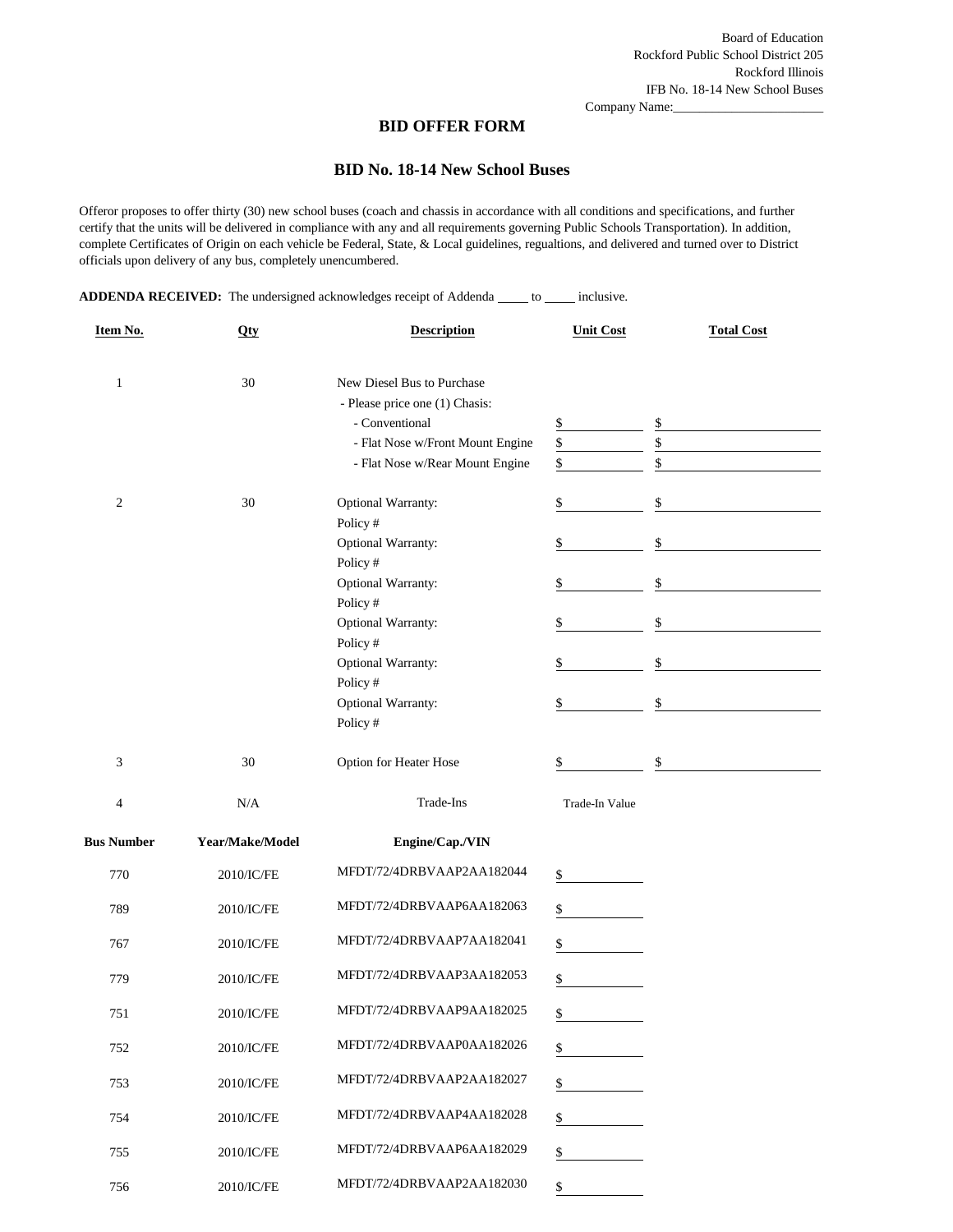Board of Education Rockford Public School District 205 Rockford Illinois IFB No. 18-14 New School Buses

Company Name:\_\_\_\_\_\_\_\_\_\_\_\_\_\_\_\_\_\_\_\_\_\_\_

## **BID OFFER FORM**

| <b>Bus Number</b>                                                                                                                  | Year/Make/Model                                 | Engine/Cap./VIN                                                                         |    |    |  |
|------------------------------------------------------------------------------------------------------------------------------------|-------------------------------------------------|-----------------------------------------------------------------------------------------|----|----|--|
| 769                                                                                                                                | 2010/IC/FE                                      | MFDT/72/4DRBVAAP0AA182043                                                               | \$ |    |  |
| 758                                                                                                                                | 2010/IC/FE                                      | MFDT/72/4DRBVAAP6AA182032                                                               | \$ |    |  |
| 759                                                                                                                                | 2010/IC/FE                                      | MFDT/72/4DRBVAAP8AA182033                                                               | \$ |    |  |
| 760                                                                                                                                | 2010/IC/FE                                      | MFDT/72/4DRBVAAPXAA182034                                                               | \$ |    |  |
| 761                                                                                                                                | 2010/IC/FE                                      | MFDT/72/4DRBVAAP1AA182035                                                               | \$ |    |  |
| 762                                                                                                                                | 2010/IC/FE                                      | MFDT/72/4DRBVAAP3AA182036                                                               | \$ |    |  |
| 771                                                                                                                                | 2010/IC/FE                                      | MFDT/72/4DRBVAAP4AA182045                                                               | \$ |    |  |
| 764                                                                                                                                | 2010/IC/FE                                      | MFDT/72/4DRBVAAP7AA182038                                                               | \$ |    |  |
| 772                                                                                                                                | 2010/IC/FE                                      | MFDT/72/4DRBVAAP6AA182046                                                               | \$ |    |  |
| 766                                                                                                                                | 2010/IC/FE                                      | MFDT/72/4DRBVAAP5AA182040                                                               | \$ |    |  |
| 797                                                                                                                                | 2010/IC/FE                                      | MFDT/72/4DRBVAAP5AA182071                                                               | \$ |    |  |
|                                                                                                                                    |                                                 | Total Trade-In Value                                                                    |    | \$ |  |
| 5                                                                                                                                  | $\mathbf{1}$                                    | Delivery Charge                                                                         | \$ | \$ |  |
|                                                                                                                                    |                                                 | Grand Total §                                                                           |    | \$ |  |
|                                                                                                                                    |                                                 |                                                                                         |    |    |  |
|                                                                                                                                    | specifications are met, if not list exceptions. | Confirm that all statement of extended chassis, body, and electrical warranty/guarantee |    |    |  |
|                                                                                                                                    | No                                              |                                                                                         |    |    |  |
|                                                                                                                                    |                                                 |                                                                                         |    |    |  |
|                                                                                                                                    |                                                 |                                                                                         |    |    |  |
|                                                                                                                                    |                                                 |                                                                                         |    |    |  |
| Confirm that all minimum chassis specifications 1-65 are met, if not list exceptions.<br>Yes<br>$\underline{\mathbf{N}\mathbf{o}}$ |                                                 |                                                                                         |    |    |  |
|                                                                                                                                    |                                                 |                                                                                         |    |    |  |
|                                                                                                                                    |                                                 |                                                                                         |    |    |  |
|                                                                                                                                    |                                                 |                                                                                         |    |    |  |